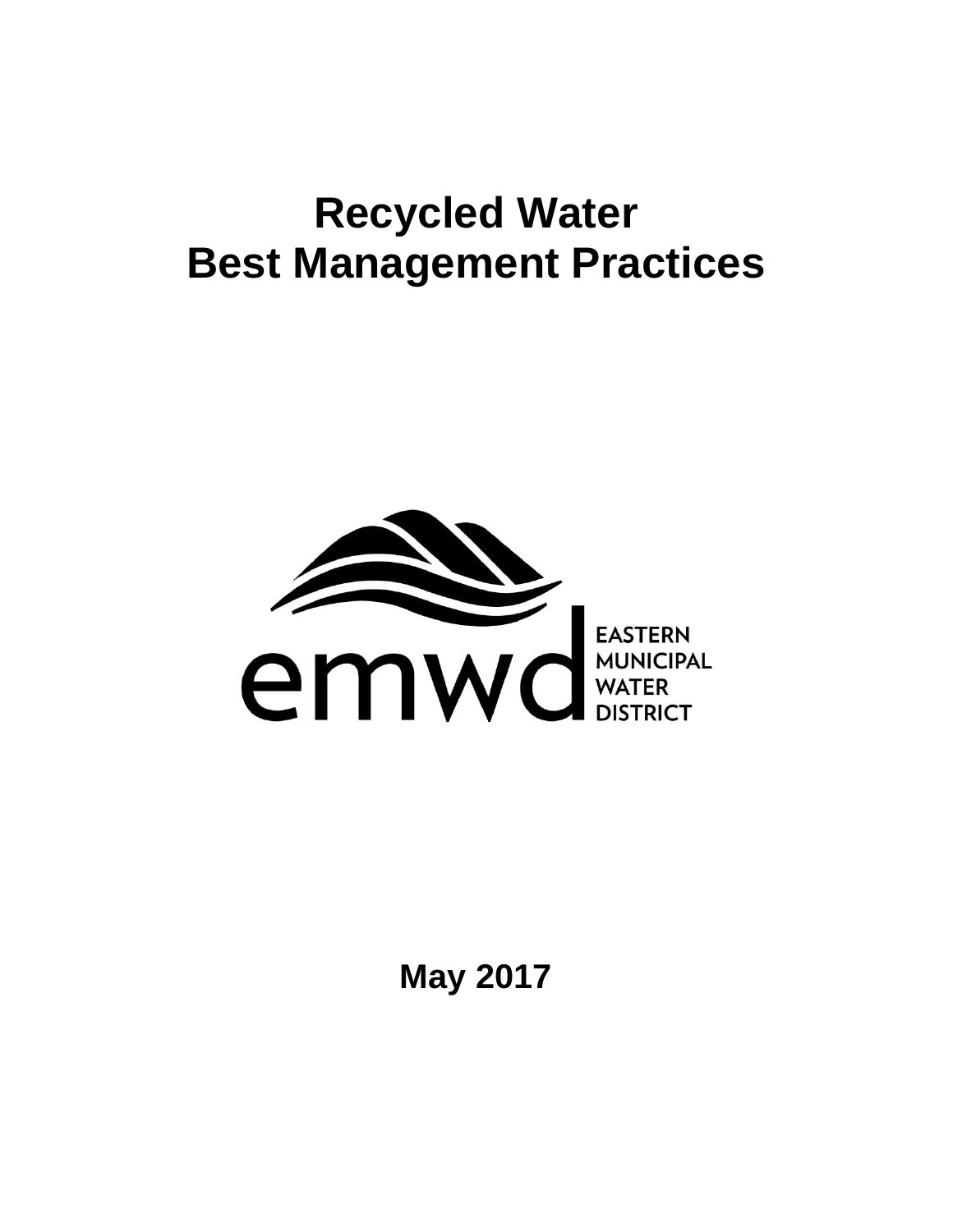## **Table of Contents**

| $1_{-}$ |       |  |
|---------|-------|--|
| 2.      |       |  |
| 3.      |       |  |
| 4.      |       |  |
| 4.1     |       |  |
| 4.2     |       |  |
| 4.3     |       |  |
| 4.4     |       |  |
|         | 4.4.1 |  |
|         | 4.4.2 |  |
|         | 4.4.3 |  |
| 4.5     |       |  |
| 4.6     |       |  |
|         |       |  |

## **List of Tables**

| Table 3. Recycled Water Uses Allowed in California – Impoundment & Other Uses  11 |  |
|-----------------------------------------------------------------------------------|--|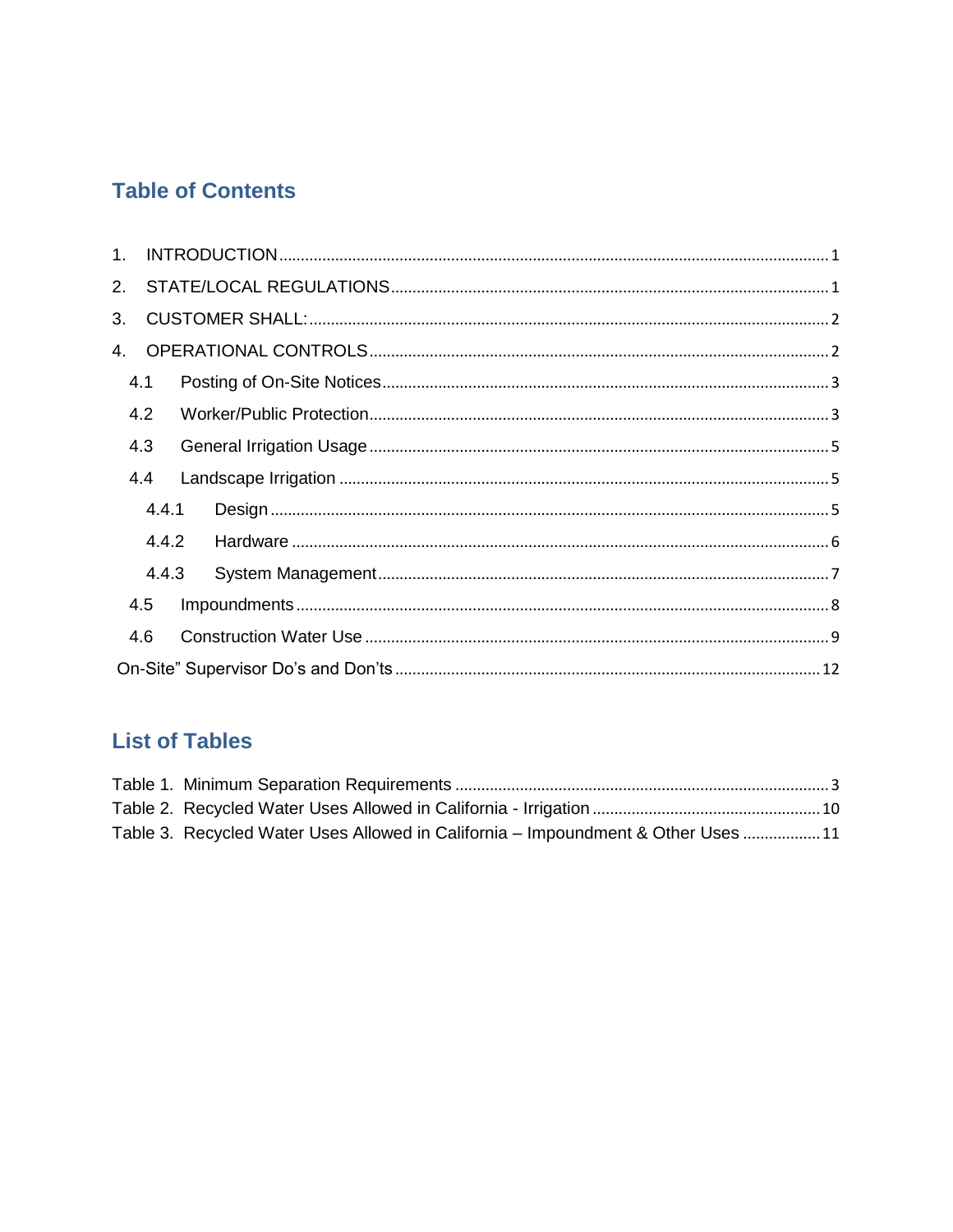## <span id="page-2-0"></span>**1. INTRODUCTION**

As a purveyor of recycled water, Eastern Municipal Water District ("District") is required to ensure that the District's users are aware of their responsibilities regarding the proper use of recycled water. To ensure that District customers are informed of the proper use of recycled water, the District provides each recycled water user with a copy of "Recycled Water Best Management Practices" ("BMPs"). These BMPs are consistent with those promulgated by the State Water Resources Control Board, Division of Drinking Water (DDW) serves to protect the health of both the public and the employees of recycled water users. The minimum necessary on-site controls are contained in the County Public Health Code; and in Title 22 of the California Code of Regulations.

The implementation of BMPs are essential in minimizing runoff, soil erosion, overspray concerns, and ponding. BMP's also ensure efficient irrigation practices, protecting public health, and safety.

## <span id="page-2-1"></span>**2. STATE/LOCAL REGULATIONS**

To protect the public health and safety, on-site controls for recycled water systems shall meet all of the requirements established by the District, as well as applicable State and local regulatory agencies.

Maximum attainable separation between recycled water lines and domestic water lines should be practiced. Domestic and recycled water transmission and distribution lines shall conform to the "Separation and Construction Criteria" found in Section 6 of the District's "Recycled Water Irrigation Guidelines." Additionally:

- The use area facilities must comply with the regulations relating to cross-connections, Title 17 and Title 22 of the California Code of Regulations, and EMWD's Administrative Code.
- Plans and specifications for all recycled and domestic water systems shall be submitted to the District for review and approval before the systems are constructed. For more information, please refer to the District's "Recycled Water Irrigation Guidelines".
- Ongoing User Management: i.e. annual inspections, shutdown testing and site supervisor training.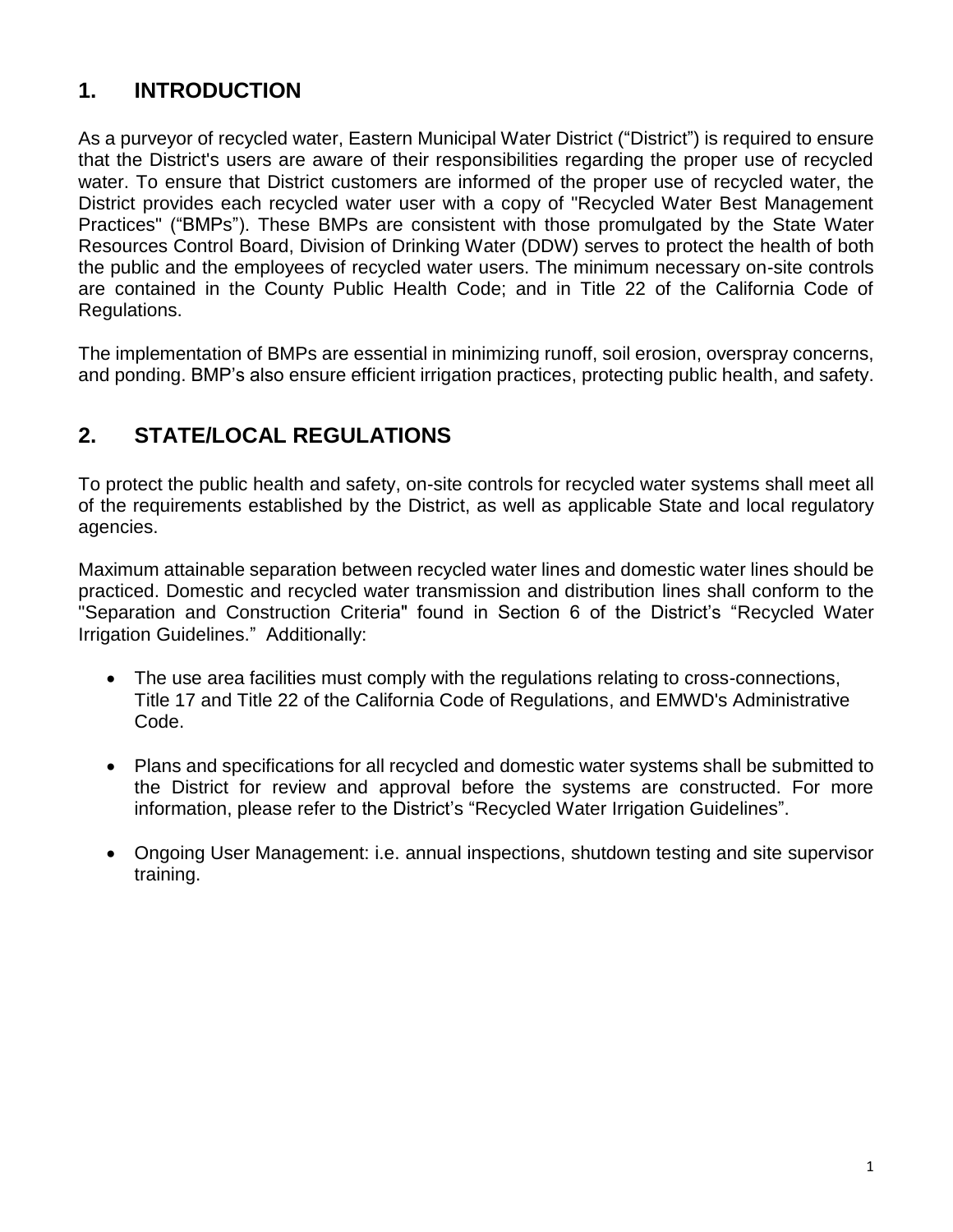## <span id="page-3-0"></span>**3. CUSTOMER SHALL:**

- 1. Complete District application for recycled water service.
- 2. Pay all fees and deposits for recycled water service and any required plan checks.
- 3. Complete District plan check procedures per the District's "Recycled Water Irrigation Guidelines".
- 4. Enter into an agreement with the District for the use of recycled water.
- 5. Obtain all required permits.
- 6. Designate a recycled water site supervisor ("Site Supervisor"). The Site Supervisor shall be available twenty-four (24) hours per day in case of an emergency. The District shall be notified of any Site Supervisor changes within thirty (30) days.
- 7. Ensure Site Supervisor training within three (3) months of ownership transfer.
- 8. Schedule a pre-service site inspection to be performed by the District.

## <span id="page-3-1"></span>**4. OPERATIONAL CONTROLS**

The use of recycled water shall be confined to the area designated by the user and approved by the District.

The use of recycled water shall not create odors, slime, unsightly deposits and/or a public or private nuisance.

The use area shall be maintained so as to prevent ponding, the breeding of flies, mosquitoes, and/or other vectors.

Customer shall notify the District of any recycled water spills or off-site discharges as soon as discovered by calling the District's Integrated Operations Center ("IOC") at 951-928-3777, extension 6267.

All recycled water valves and outlets shall be appropriately identified to warn the public and employees that the water is not safe for drinking, and that direct contact should be avoided. All piping, valves and outlets should be color-coded and/or otherwise marked to differentiate recycled water from domestic or other water.

Impoundments and areas irrigated with recycled water must be kept completely separated from domestic water wells as follows in **Table 1**.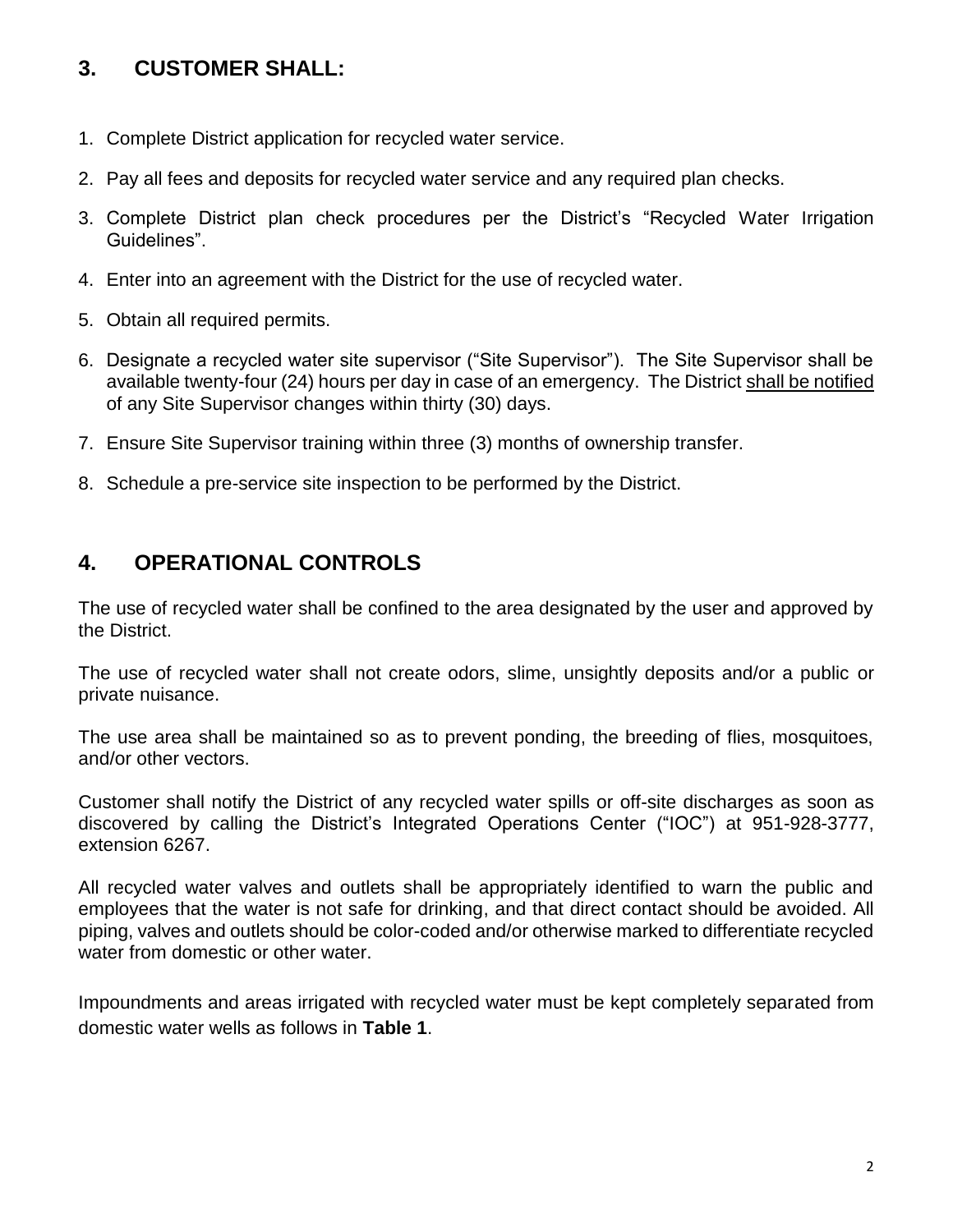#### <span id="page-4-2"></span>**Table 1. Minimum Separation Requirements**

| <b>USE TYPE</b> | <b>DISTANCE FROM</b> | <b>WATER QUALITY</b> | <b>MINIMUM DISTANCE</b> |
|-----------------|----------------------|----------------------|-------------------------|
| Irrigation      | Domestic Well        | Disinfected Tertiary | 50 feet*                |
| Impoundment     | Domestic Well        | Disinfected Tertiary | 100 feet*               |

*\*Based on proposed Title 22 limitation*

For well protection, Section 17, F. of Riverside County Ordinance No. 682.4 states, "Wells equipped with chemical feeder devices for fertilizers, pesticides or other non-potable water treatment, including connections to reclaimed water systems, shall be furnished with an approved backflow prevention assembly or a sufficient air gap to insure that a cross-connection with the well does not exist.*"*

Any exceptions to backflow protection must be approved by the District and appropriate regulatory agencies prior to recycle water use.

Operation of recycled water irrigation systems shall be conducted under the guidance of a certified Site Supervisor.

The minimum necessary operational controls include, but are not limited to:

#### <span id="page-4-0"></span>**4.1 Posting of On-Site Notices**

Adequate means of notification shall be provided to inform the public, employees and others that recycled water is being used. Such notification shall include the posting of warning signs at adequate intervals, as deemed appropriate by the District, around the use area. Signs shall be a minimum of four inches (4") high by eight inches (8") wide, or as determined by the District, and shall be in compliance with DDW regulations. Signs are available and may be purchased from the District. Signs must meet District Standards and shall be approved by the District prior to use. Each sign shall display the universal "DO NOT DRINK" symbol as shown in **Figure 1**.

At golf courses, notices shall be printed on score cards in color stating that recycled water is used. Signs shall be posted at all water ponds containing recycled water. All water appurtenances shall be identified as applicable and appropriate.

Where recycled water is used at recreational impoundments, the owner will need to provide educational materials for the general public as determined by the District.

#### <span id="page-4-1"></span>**4.2 Worker/Public Protection**

Workers, residents, and the public shall be made aware of the potential health hazards involved with contact or ingestion of recycled water, and should be educated regarding proper hygienic procedures to protect themselves and their families.

- 1. Workers and others shall be notified that recycled water is in use. Notification shall include the posting of warning signs with the universal "Do Not Drink" symbol) of sufficient size (see Figure 1).
- 2. Precautionary measures should be taken to minimize contact with recycled water.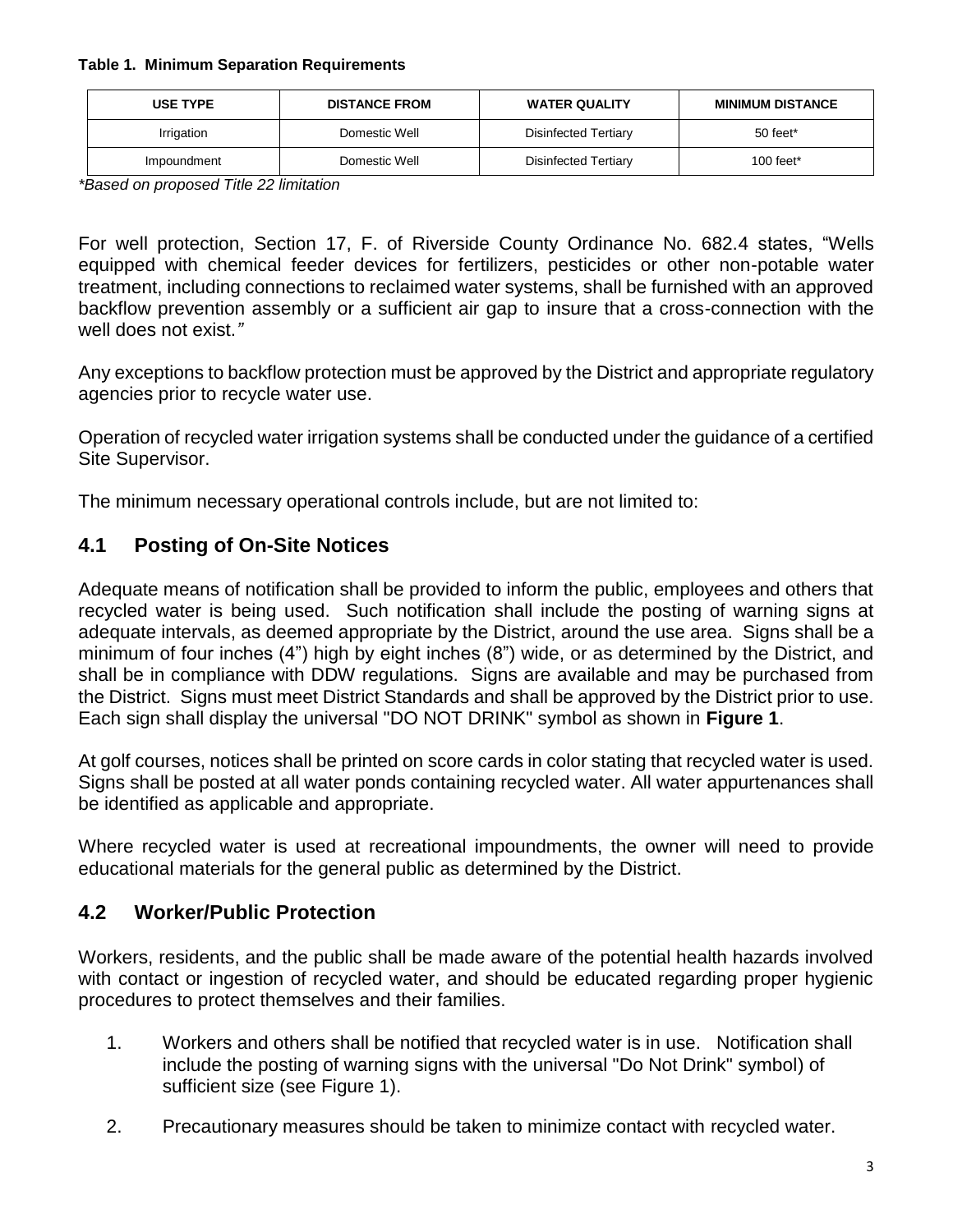- a. Workers/public shall not be subjected to recycled water sprays and mists.
- b. Workers should be provided with protective clothing when there will be more than casual contact with the recycled water.



Figure 1

## **RECYCLED WATER DO NOT DRINK**

- 3. Precautions shall be taken to avoid contamination of food taken into recycled water use areas. Food should not be taken into areas still wet with recycled water.
- 4. Drinking fountains, picnic tables, barbecues, portable water coolers, and other public features shall be protected from any recycled water overspray.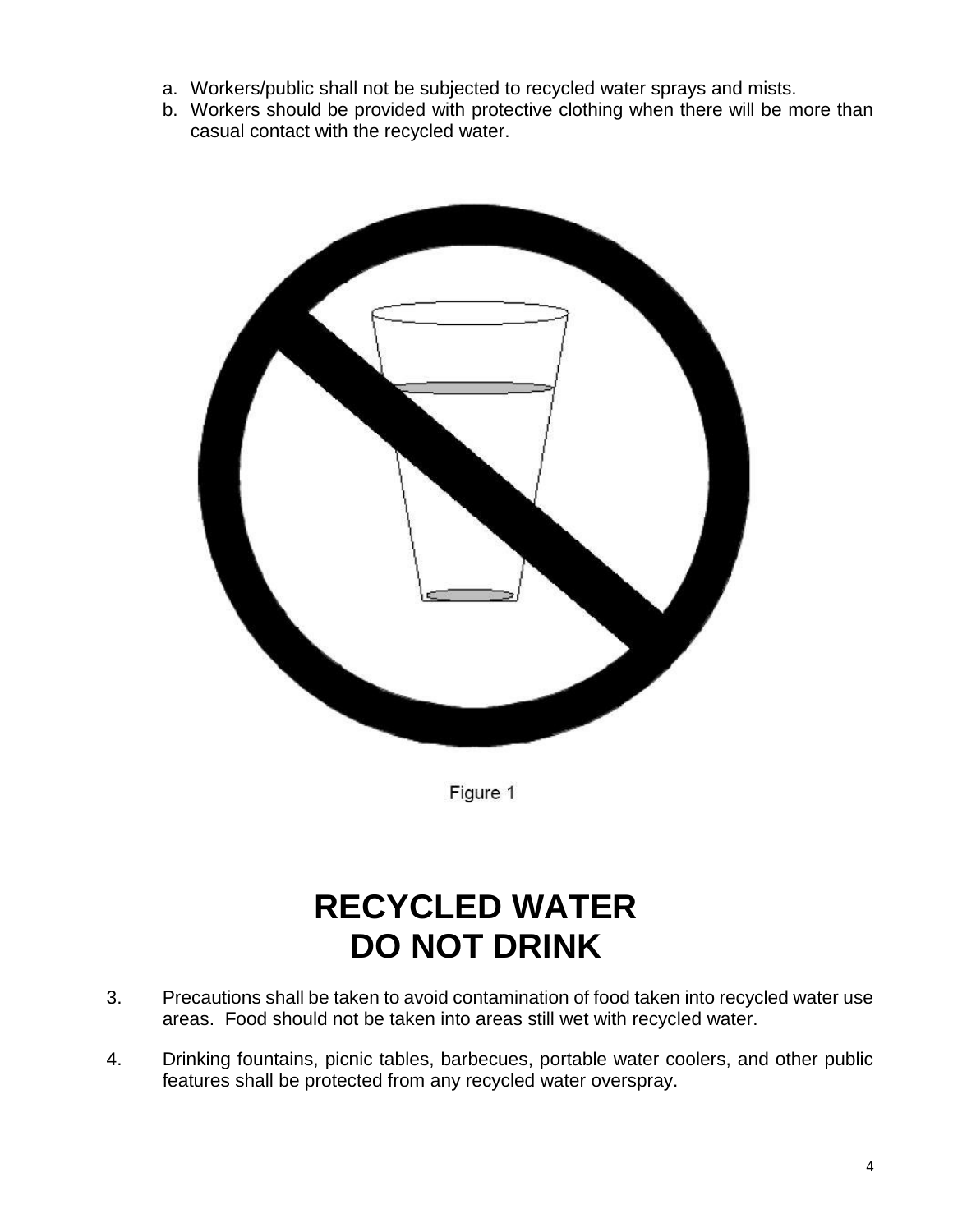#### <span id="page-6-0"></span>**4.3 General Irrigation Usage**

Irrigation shall be controlled to minimize ponding of recycled water. Any potential runoff of recycled water shall be contained on the approved used site.

The public shall be protected from spray or mist and precautions should be taken to ensure that recycled water will not be sprayed on areas including, but not limited to, walkways, picnic tables, drinking fountains, passing vehicles, buildings, domestic water facilities, or areas not under control of the user.

#### <span id="page-6-1"></span>**4.4 Landscape Irrigation**

Landscape irrigation is a cost effective and beneficial use of recycled water which requires special attention to ensure that regulatory compliance is met including avoiding run-off and overspray. By maintaining regulatory compliance, irrigation systems will be more likely to operate in a highly efficient manner. The efficiency of an irrigation system is dependent on three key areas: design, hardware and system management. Below are general best practices for each of these areas. For further information, refer to the "Recycled Water Irrigation Guidelines".

#### <span id="page-6-2"></span>**4.4.1 Design**

- 1. The recycled water irrigation system shall be contained on the recycled water use site.
- 2. Cross-connections between recycled water and potable water are prohibited.
- 3. Recycled water irrigation cannot be within fifty feet (50') of potable wells.
- 4. Recycled water irrigation less than fifty feet (50') from pool fencing shall be drip irritation only.
- 5. Recycled water quick coupler valves cannot be located within fifty feet (50') of food preparation areas, outdoor eating areas, play equipment, swimming pools, or similar surfaces.
- 6. Hose bibs are prohibited on recycled water systems.
- 7. Potable quick couplers and potable water hose bibs are not allowed within the recycled water irrigated area. Unless customer has obtained prior approval and shall be installed per District's specification.
- 8. Recycled water irrigation cannot overspray, mist, or intrude, within or onto areas or elements, including, but not limited to:
	- a. Outdoor eating areas, picnic areas, seating areas, playgrounds, recreation equipment, and play equipment.
	- b. Potable water appurtenances, potable water recreation areas, decorative fountains, drinking fountains, ponds, swimming pools, etc.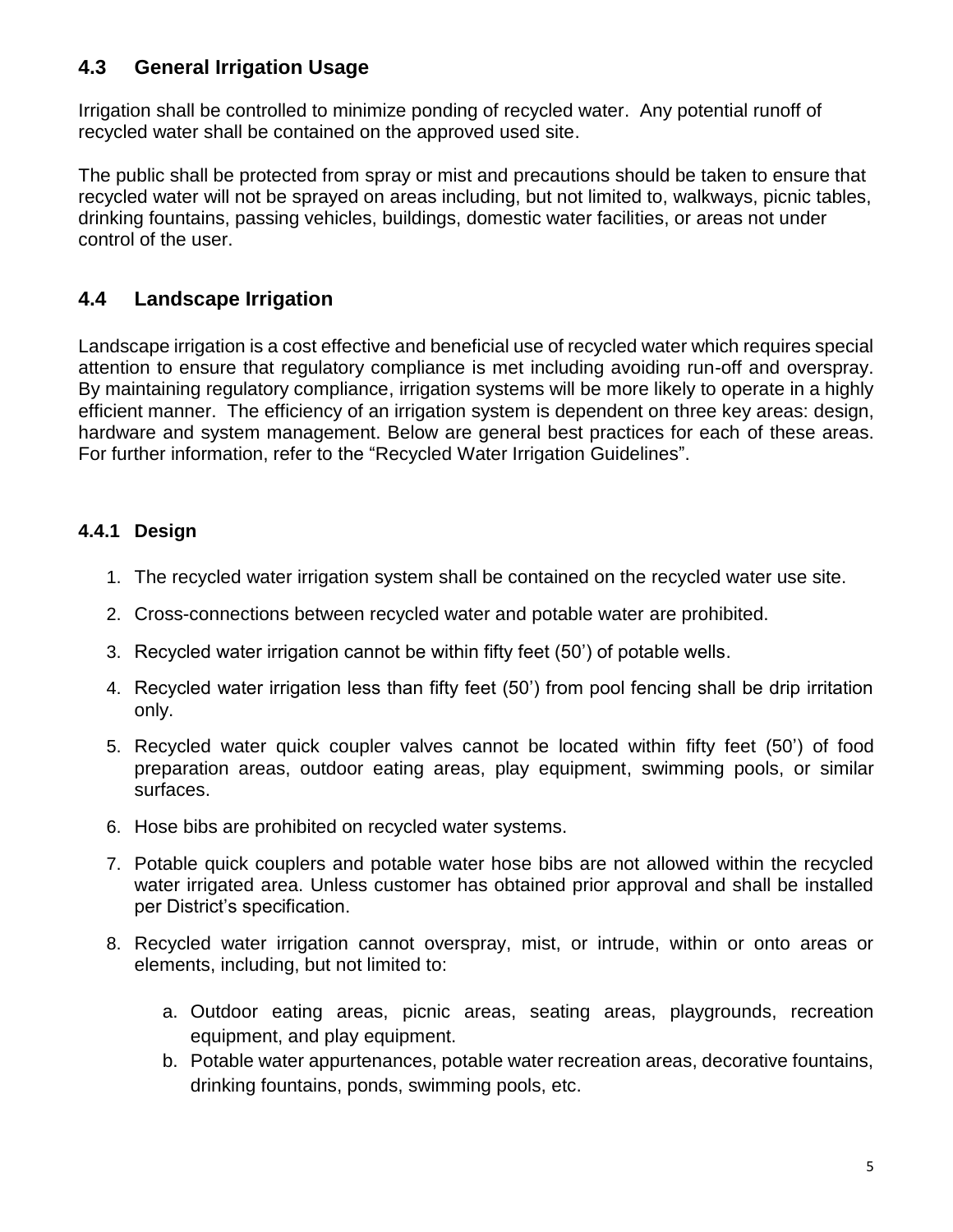- 9. The recycled water pressure may fluctuate depending on the infrastructure of the service area. The design of the irrigation system shall account for the potential pressure fluctuations and may require a booster pump and low/no flow cut-off switch.
- 10. Potable water services and appurtenances must be separated from the recycled water via mow curb, fences, or walls, etc. The level of separation required is based upon site conditions and shall adhere to Title 22, applicable rules, ordinances and regulations as well as the District's "Recycled Water Irrigation Guidelines". Examples of separation include, but are not limited to, the following:
	- a. Modify the surrounding grade to drain away from the potable water appurtenance(s).
	- b. Sleeve the recycled irrigation pipe to protect the potable water appurtenance(s).
	- c. Adjust the irrigation spray to avoid overspray onto or water intrusion into the potable water appurtenance(s).
	- d. Install a concrete mow curb to define the separation of recycled water irrigation use area(s) per meter.
	- e. No potable line or appurtenance may encroach onto recycled use area from any other source (i.e. private residences onto golf courses

#### <span id="page-7-0"></span>**4.4.2 Hardware**

All irrigation systems must have the proper equipment/hardware for the application. Usually the most difficult and costly of the three components, proper hardware, is essential to an efficient irrigation system. Install irrigation system according to District approved plans.

- 1. Monitoring of site conditions is required when using recycled water. The minimum irrigation equipment that has been proven to meet this requirement includes the following:
	- a. Normally closed master valve
	- b. Flow sensor
	- c. Rain shut-off sensor
	- d. Wind sensors on typically windy sites where spray or rotor irrigation is used
	- e. Moisture sensors in basins to monitor water collection
	- f. Anti-Drain/Check Valves to eliminate low-head drainage
- 2. All irrigation components shall operate in a manner which does not discharge, flush, or release recycled water outside of the component and into the atmosphere.
- 3. A normally closed master valve and flow sensor are required for each Point of Connection.
- 4. Make sure all sprinkler heads are uniform in brand, model and nozzle size, which ensures uniform irrigation. Where different arcs are needed on the same station, match precipitation rates by changing nozzles.
- 5. Measure spacing between sprinkler heads. Move heads to manufacturer's recommended spacing, if not already within required distances.
- 6. Where lower precipitation rates are required, such as on slopes or heavy textured soils, reduced nozzle size and spray angle per manufacturer's recommendations.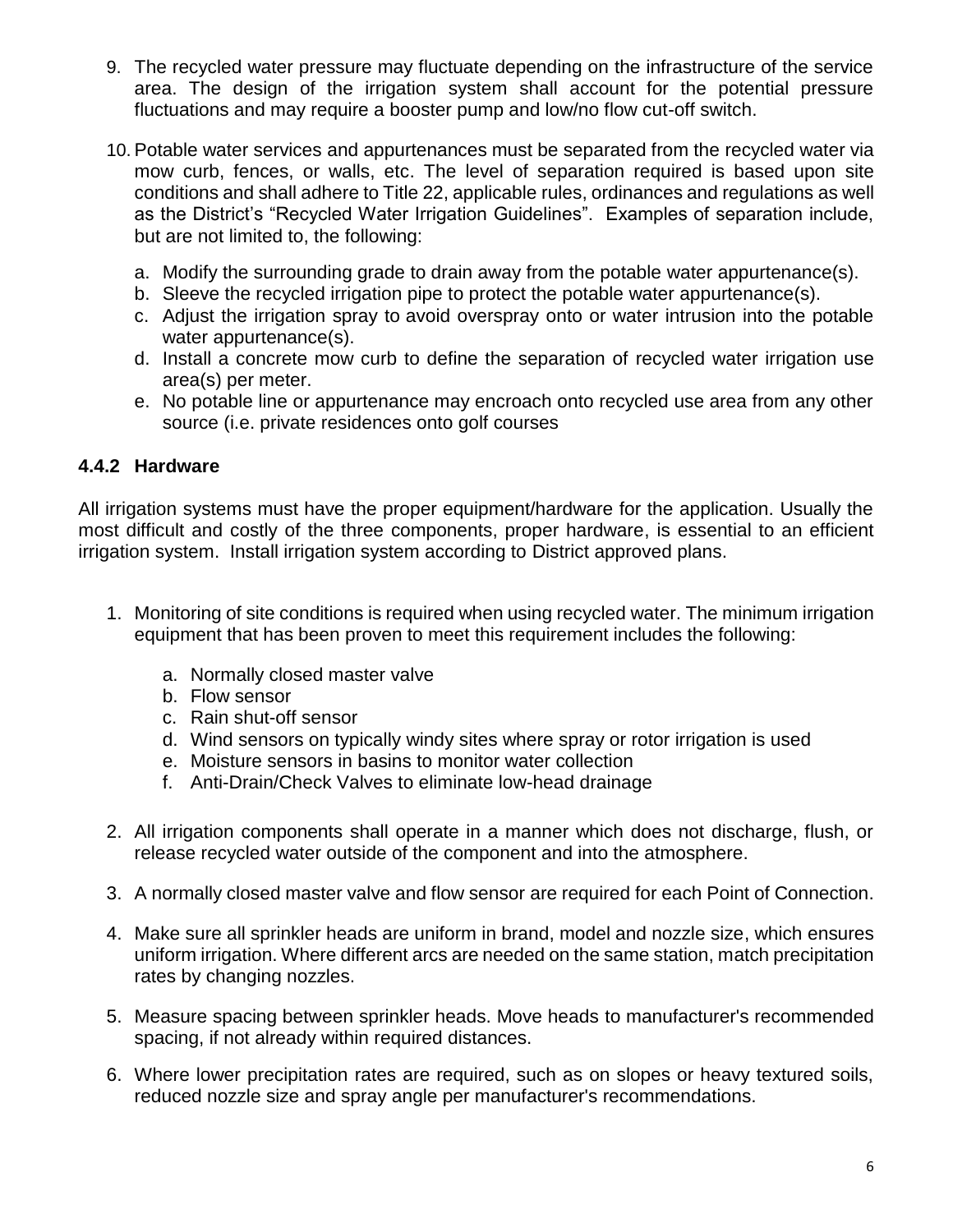- 7. Install booster pumps to increase pressures where needed. Include a low-flow/lowpressure cut-off switch where necessary. The user shall indemnify and hold the District harmless from any damage caused to or by customer's pump.
- 8. Install pressure regulators to reduce pressures where needed. Pressure regulators are often used on steep slopes where main lines run downhill.
- 9. Make sure pipes are sized to transmit/distribute water in the quantity demanded by the systems.
- 10.Use check valves either in-line or built into the sprinkler head assembly to virtually eliminate low-head drainage after the valve has closed. These devices substantially reduce runoff and ponding from individual sprinkler heads.
- 11.Use automatic flow control devices that shut down a system if a break or other similar highflow/low-pressure situation develops during irrigation. These devices can save significant amounts of water and virtually eliminate runoff and ponding in the event of a break.
- 12.The use of system management devices, including, but not limited to, wind gauges and moisture sensors is recommended.
- 13.A reduced pressure backflow preventer is required on all potable water meters within a recycled water irrigation site.
- 14.The District will require notification prior to any addition or modification of the recycled irrigation system, including submission of irrigation drawings per the District's "Recycled Water Irrigation Guidelines".

#### <span id="page-8-0"></span>**4.4.3 System Management**

When recycled water is used, the following practices are recommended for proper system management:

- 1. The controller run times shall be scheduled during the hours of 9 p.m. and 6 a.m., unless otherwise approved by the District. Run times shall be scheduled to allow for proper infiltration of the irrigation water into the soil profile without run-off or ponding.
- 2. Adjust sprinkler heads so that they achieve 80% head to head coverage throughout the intended arc. There should be no obstruction or hindrance, such as tall grass, shrubs, trees, or signs that would interfere with the free rotation and smooth operation of any sprinkler. The system should be routinely tested during the daytime when workers are present so adjustments can be made.
- 3. Adjust valves or pressure regulators so that the systems are optimally operating to prevent misting. Test pressures as needed to maintain pressure levels required by the sprinklers and/or emitters.
- 4. Routinely test accuracy of time clocks with a stopwatch. This is also a time to check if valves are opening and closing properly. Repair broken or faulty valves and have time clock calibrated/repaired if not functioning properly.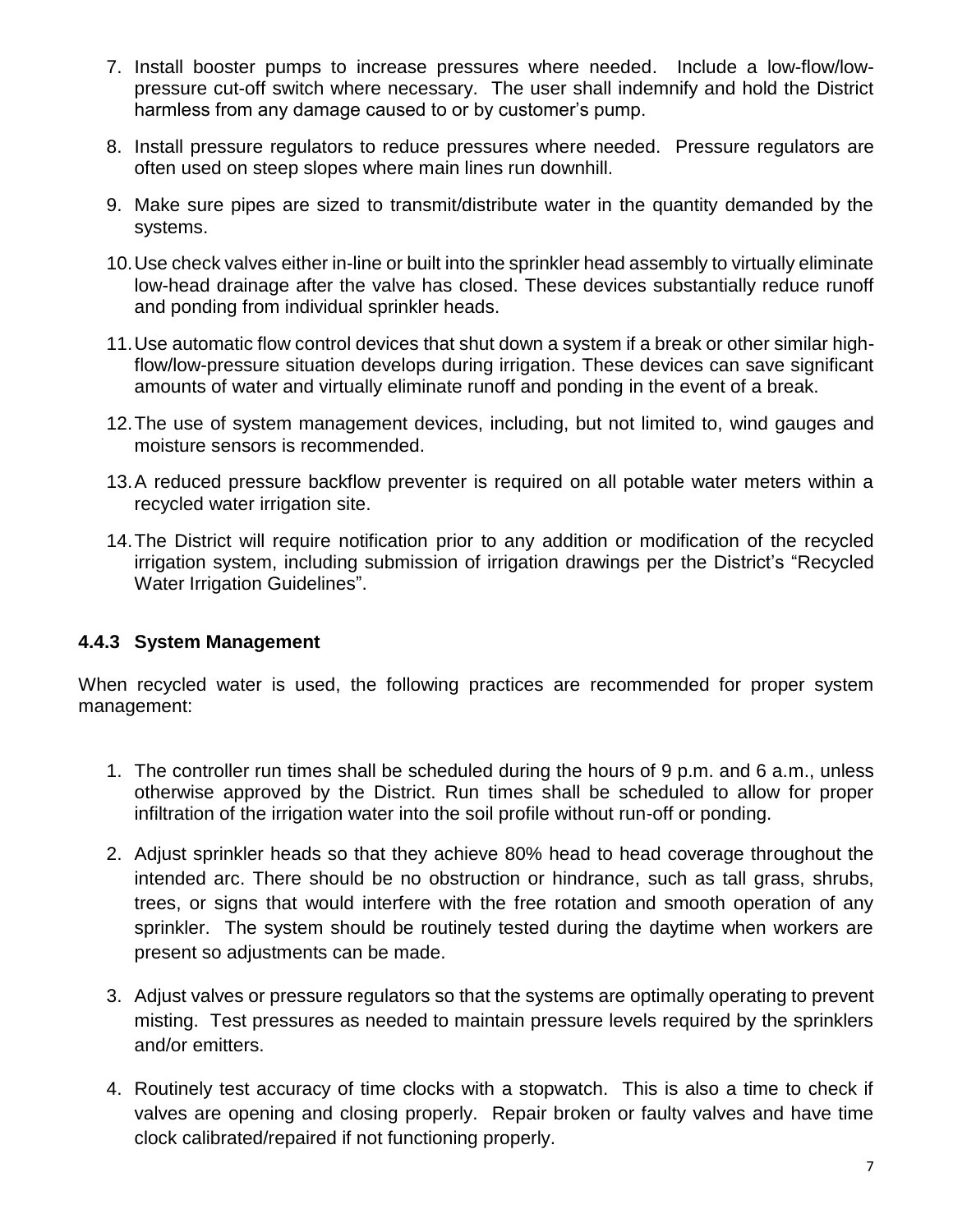- 5. Repair or replace broken risers, sprinklers, valves, etc. as soon as they are discovered. When replacing equipment such as sprinklers and emitters, use correct color, manufacturer and model number so that system uniformity is maintained.
- 6. Routinely check backflow prevention devices, pumps and other appurtenances for leaks and other conditions that might impact the irrigation system. Test, repair and replace as needed.
- 7. Routinely clean screens and backwash filters to keep systems operating optimally.
- 8. Routinely check micro-irrigation systems for clogged, broken or faulty emitters. Repair or replace as needed. Clogged emitters cause non-uniform irrigation that result in over and under watering conditions. Plant material can suffer both aesthetically and/or yield decreases from changes in watering conditions, and water bills can rise.
- 9. Irrigation shall be scheduled during periods when the ground will have the maximum opportunity to dry before use by the public, unless provisions are made to have Site Supervisor or designee present during and after application of recycled water to restrict access.
- 10.Irrigate in the evening or early morning, avoiding the hot and/or windy parts of the day. This will reduce evaporation losses and minimize windblown spray going to areas not intended to receive irrigation water.

#### <span id="page-9-0"></span>**4.5 Impoundments**

The customer shall maintain a minimum of a two foot (2') freeboard on all impoundments containing recycled water.

#### **RECREATIONAL IMPOUNDMENTS:**

All recycled water recreational impoundments use and conditions must be approved by the District and DDW.

#### **OPERATIONAL IMPOUNDMENTS:**

Adequate cautionary measures, such as signage and/or barriers shall be utilized to inform and prevent body contact activities, such as wading or swimming, at landscape and irrigation impoundments containing recycled water including but not limited to agricultural holding ponds and golf course ponds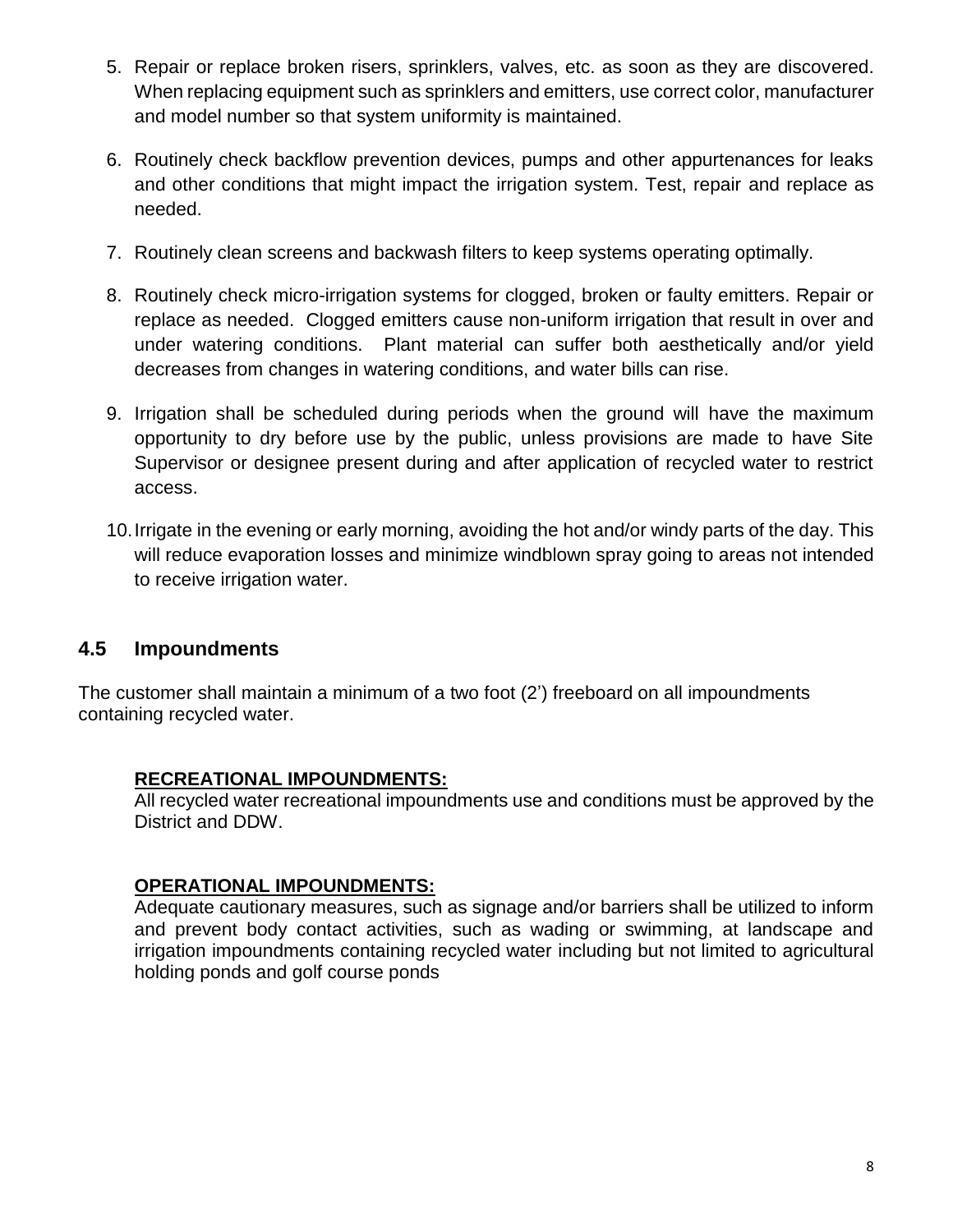#### <span id="page-10-0"></span>**4.6 Construction Water Use**

Developers/Contractors shall inform employees and sub-contractors on the proper use of recycled water, including:

- 1. Conducting and documenting routine communication with all personnel regarding use of recycled water.
- 2. Identification of water trucks, hoses, drop tanks, or other objects, as containing water not suitable for human consumption. Recycled water warning signs shall be painted or otherwise affixed to equipment used for recycled water.
- 3. Preventing the use of trucks, water trailers and other equipment for purposes involving human consumption or potable water applications after that equipment has been used for recycled water.
- 4. Preventing connection between equipment containing recycled water and any part of a potable water system.
- 5. Ensuring all vehicles traveling on public roadways do not leak or discharge the recycled water.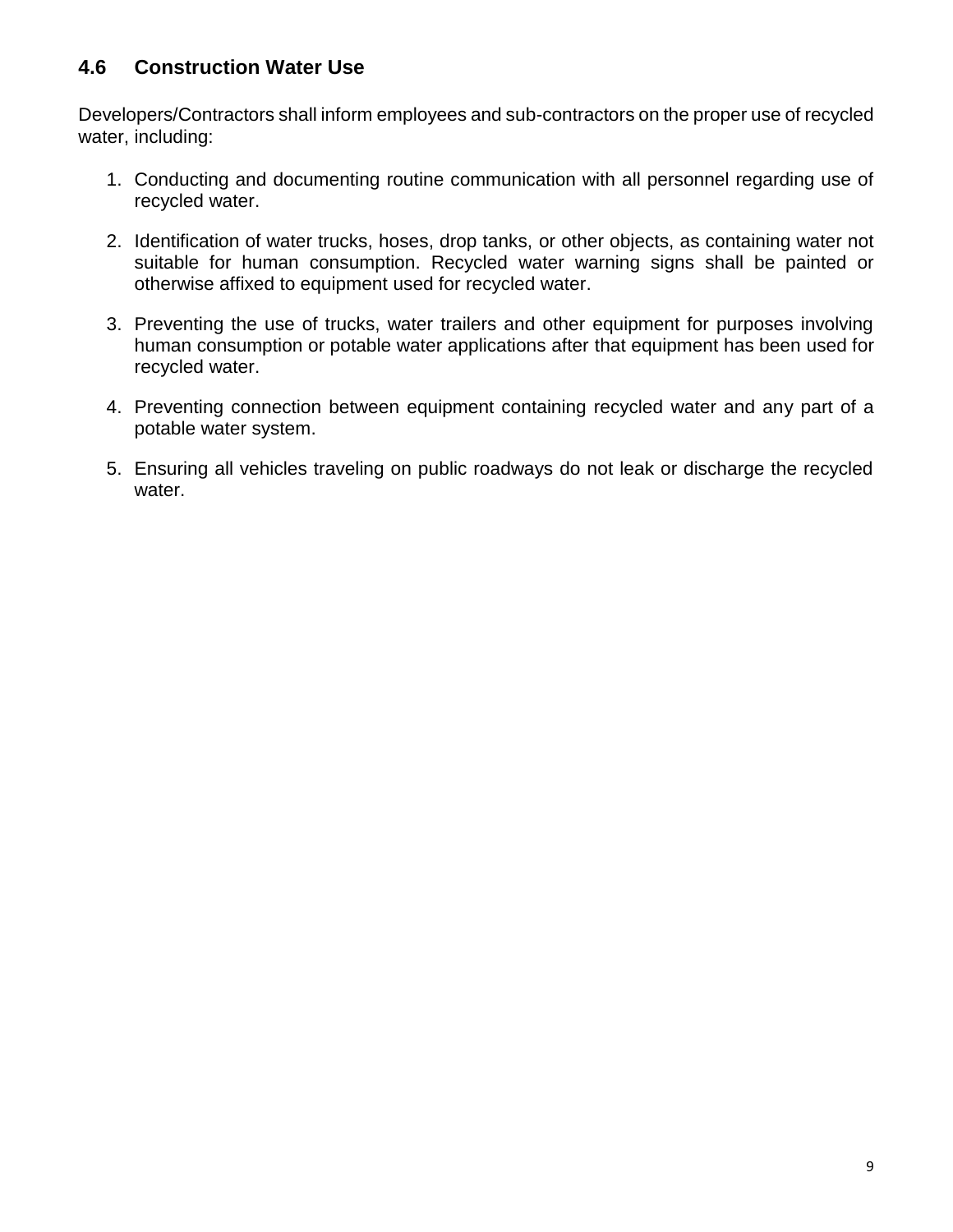#### <span id="page-11-0"></span>**Table 2. Recycled Water Uses Allowed in California - Irrigation**

|                                                      | <b>Treatment Level</b>                                         |                                                              |                                                             |                                                            |
|------------------------------------------------------|----------------------------------------------------------------|--------------------------------------------------------------|-------------------------------------------------------------|------------------------------------------------------------|
| <b>IRRIGATION</b>                                    | <b>Disinfected</b><br><b>Tertiary</b><br><b>Recycled Water</b> | <b>Disinfected</b><br>Secondary-2.2<br><b>Recycled Water</b> | <b>Disinfected</b><br>Secondary-23<br><b>Recycled Water</b> | <b>Undisinfected</b><br><b>Secondary Recycled</b><br>Water |
| Food crops where recycled water contacts the         | <b>Allowed</b>                                                 | Not allowed                                                  | Not allowed                                                 | Not allowed                                                |
| edible portion if the crop, including all root crops |                                                                |                                                              |                                                             |                                                            |
| Parks and playgrounds                                | <b>Allowed</b>                                                 | Not allowed                                                  | Not allowed                                                 | Not allowed                                                |
| <b>School Yards</b>                                  | <b>Allowed</b>                                                 | Not allowed                                                  | Not allowed                                                 | Not allowed                                                |
| <b>Residential Landscaping</b>                       | <b>Allowed</b>                                                 | Not allowed                                                  | Not allowed                                                 | Not allowed                                                |
| <b>Unrestricted access golf courses</b>              | <b>Allowed</b>                                                 | Not allowed                                                  | Not allowed                                                 | Not allowed                                                |
| Any other irrigation uses not prohibited by other    | <b>Allowed</b>                                                 | Not allowed                                                  | Not allowed                                                 | Not allowed                                                |
| provisions of the California Code of Regulations     |                                                                |                                                              |                                                             |                                                            |
| Food crops where edible portion is produced          | <b>Allowed</b>                                                 | <b>Allowed</b>                                               | Not allowed                                                 | <b>Not allowed</b>                                         |
| above ground and not contacted by recycle            |                                                                |                                                              |                                                             |                                                            |
| water                                                |                                                                |                                                              |                                                             |                                                            |
| <b>Cemeteries</b>                                    | <b>Allowed</b>                                                 | <b>Allowed</b>                                               | <b>Allowed</b>                                              | <b>Not allowed</b>                                         |
| <b>Freeway landscaping</b>                           | <b>Allowed</b>                                                 | <b>Allowed</b>                                               | <b>Allowed</b>                                              | Not allowed                                                |
| <b>Restricted access gold courses</b>                | <b>Allowed</b>                                                 | <b>Allowed</b>                                               | <b>Allowed</b>                                              | <b>Not allowed</b>                                         |
| Ornamental nursery stock and sod farms               | <b>Allowed</b>                                                 | <b>Allowed</b>                                               | <b>Allowed</b>                                              | Not allowed                                                |
| <b>Pasture for milk animals</b>                      | <b>Allowed</b>                                                 | <b>Allowed</b>                                               | <b>Allowed</b>                                              | Not allowed                                                |
| Nonedible vegetation with access control to          | <b>Allowed</b>                                                 | <b>Allowed</b>                                               | <b>Allowed</b>                                              | Not allowed                                                |
| prevent use as a park, playground or school yard     |                                                                |                                                              |                                                             |                                                            |
| Orchards with no contact between edible              | <b>Allowed</b>                                                 | <b>Allowed</b>                                               | <b>Allowed</b>                                              | <b>Allowed</b>                                             |
| portion and recycled water                           |                                                                |                                                              |                                                             |                                                            |
| Vineyards with no contact between edible             | <b>Allowed</b>                                                 | <b>Allowed</b>                                               | <b>Allowed</b>                                              | <b>Allowed</b>                                             |
| portion and recycled water                           |                                                                |                                                              |                                                             |                                                            |
| Non-food bearing trees, including Christmas          | <b>Allowed</b>                                                 | <b>Allowed</b>                                               | <b>Allowed</b>                                              | <b>Allowed</b>                                             |
| trees not irrigated less than 14 days before         |                                                                |                                                              |                                                             |                                                            |
| harvest                                              |                                                                |                                                              |                                                             |                                                            |
| Fodder crops (e.g. alfalfa) and fiber crops (e.g.    | <b>Allowed</b>                                                 | <b>Allowed</b>                                               | <b>Allowed</b>                                              | <b>Allowed</b>                                             |
| cotton)                                              |                                                                |                                                              |                                                             |                                                            |
| Seed crops not eaten by humans                       | <b>Allowed</b>                                                 | <b>Allowed</b>                                               | <b>Allowed</b>                                              | <b>Allowed</b>                                             |
| Food crops that undergo commercial pathogen-         | <b>Allowed</b>                                                 | <b>Allowed</b>                                               | <b>Allowed</b>                                              | <b>Allowed</b>                                             |
| destroying processing before consumption by          |                                                                |                                                              |                                                             |                                                            |
| humans                                               |                                                                |                                                              |                                                             |                                                            |
| Ornamental nursery stock, sod farms not              | <b>Allowed</b>                                                 | <b>Allowed</b>                                               | <b>Allowed</b>                                              | <b>Allowed</b>                                             |
| irrigated less than 14 days before harvest           |                                                                |                                                              |                                                             |                                                            |
|                                                      |                                                                |                                                              |                                                             |                                                            |

*Note:*

*2) With "conventional tertiary treatment." Additional monitoring for two years or more is necessary with direct filtration.*

*3) Drift eliminators and/or biocides are required if public or employees can be exposed to mist.*

*4) Refer to Groundwater Recharge Guidelines*

*<sup>1)</sup> Source: This chart is an informational summary of the uses allowed based on the California Department of health Services Title 2.2, Article 4 Code of Regulations' June 2001 version.*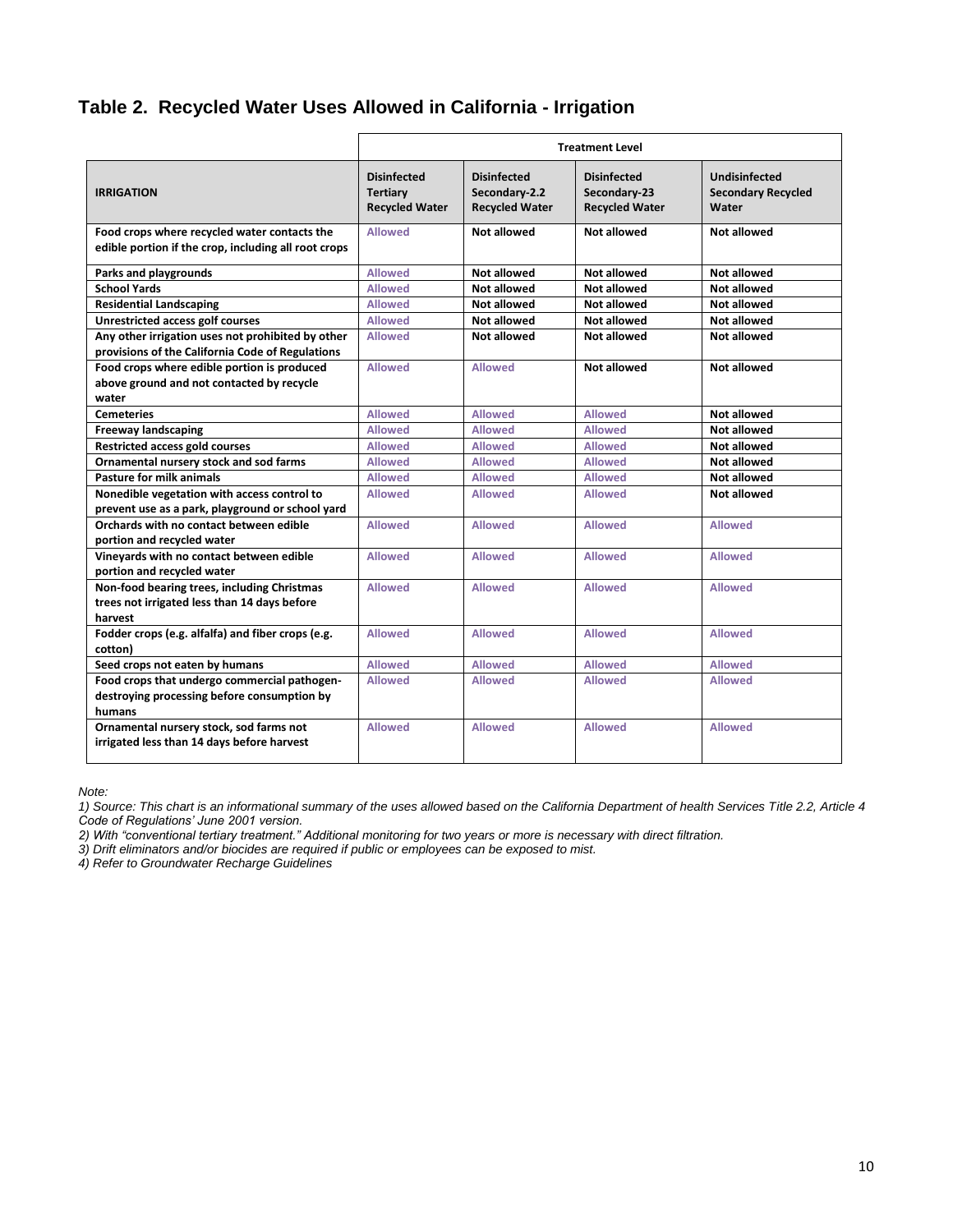#### <span id="page-12-0"></span>**Table 3. Recycled Water Uses Allowed in California – Impoundment & Other Uses**

|                                                                                                                                                   | <b>Treatment Level</b>                                         |                                                              |                                                             |                                                            |
|---------------------------------------------------------------------------------------------------------------------------------------------------|----------------------------------------------------------------|--------------------------------------------------------------|-------------------------------------------------------------|------------------------------------------------------------|
| <b>SUPPLY FOR IMPOUNDMENT</b>                                                                                                                     | <b>Disinfected</b><br><b>Tertiary</b><br><b>Recycled Water</b> | <b>Disinfected</b><br>Secondary-2.2<br><b>Recycled Water</b> | <b>Disinfected</b><br>Secondary-23<br><b>Recycled Water</b> | <b>Undisinfected</b><br><b>Secondary Recycled</b><br>Water |
| Non-restricted recreational impoundments, with<br>supplemental monitoring for pathogenic<br>organisms                                             | Allowed <sup>2</sup>                                           | <b>Not allowed</b>                                           | <b>Not allowed</b>                                          | Not allowed                                                |
| Restricted recreational impoundments and<br>publicly accessible fish hatcheries                                                                   | <b>Allowed</b>                                                 | <b>Allowed</b>                                               | Not allowed                                                 | Not allowed                                                |
| Landscape impoundments without decorative<br>fountains                                                                                            | <b>Allowed</b>                                                 | <b>Allowed</b>                                               | <b>Allowed</b>                                              | <b>Not allowed</b>                                         |
| Supply for cooling air conditioning                                                                                                               | <b>Disinfected</b><br>Tertiary<br><b>Recycled Water</b>        | <b>Disinfected</b><br>Secondary-2.2<br><b>Recycled Water</b> | <b>Disinfected</b><br>Secondary-23<br><b>Recycled Water</b> | <b>Undisinfected</b><br><b>Secondary Recycled</b><br>Water |
| Industrial or commercial cooling or air<br>conditioning involving cooling tower,<br>evaporative condenser, or spraying that creates<br>a mist     | Allowed <sup>3</sup>                                           | <b>Not allowed</b>                                           | <b>Not allowed</b>                                          | <b>Not allowed</b>                                         |
| Industrial or commercial cooling or air<br>conditioning not involving cooling tower,<br>evaporative condenser, or spraying that creates<br>a mist | <b>Allowed</b>                                                 | <b>Allowed</b>                                               | <b>Allowed</b>                                              | Not allowed                                                |
| <b>OTHER USES</b>                                                                                                                                 | <b>Disinfected</b><br><b>Tertiary</b><br><b>Recycled Water</b> | <b>Disinfected</b><br>Secondary-2.2<br><b>Recycled Water</b> | <b>Disinfected</b><br>Secondary-23<br><b>Recycled Water</b> | <b>Undisinfected</b><br><b>Secondary Recycled</b><br>Water |
| Groundwater recharge                                                                                                                              |                                                                | Allowed under special case permits by RWQCBs <sup>4</sup>    |                                                             |                                                            |
| <b>Flushing toilets and urinals</b>                                                                                                               | <b>Allowed</b>                                                 | Not allowed                                                  | <b>Not allowed</b>                                          | <b>Not allowed</b>                                         |
| <b>Priming drain taps</b>                                                                                                                         | <b>Allowed</b>                                                 | <b>Not allowed</b>                                           | <b>Not allowed</b>                                          | <b>Not allowed</b>                                         |
| Industrial process water that may contact<br>workers                                                                                              | <b>Allowed</b>                                                 | <b>Not allowed</b>                                           | <b>Not allowed</b>                                          | <b>Not allowed</b>                                         |
| <b>Structural fire fighting</b>                                                                                                                   | <b>Allowed</b>                                                 | <b>Not allowed</b>                                           | <b>Not allowed</b>                                          | <b>Not allowed</b>                                         |
| <b>Decorative fountains</b>                                                                                                                       | <b>Allowed</b>                                                 | <b>Not allowed</b>                                           | <b>Not allowed</b>                                          | <b>Not allowed</b>                                         |
| <b>Commercial laundries</b>                                                                                                                       | <b>Allowed</b>                                                 | <b>Not allowed</b>                                           | <b>Not allowed</b>                                          | <b>Not allowed</b>                                         |
| Consolidation of backfill material around potable<br>water pipelines                                                                              | <b>Allowed</b>                                                 | Not allowed                                                  | <b>Not allowed</b>                                          | <b>Not allowed</b>                                         |
| Artificial snow making for commercial outdoor<br>uses                                                                                             | <b>Allowed</b>                                                 | Not allowed                                                  | Not allowed                                                 | Not allowed                                                |
| Commercial car washes not done by hand &<br>excluding the general public from washing<br>process                                                  | <b>Allowed</b>                                                 | <b>Not allowed</b>                                           | <b>Not allowed</b>                                          | <b>Not allowed</b>                                         |
| Industrial process water that will not come into<br>contact with workers                                                                          | <b>Allowed</b>                                                 | <b>Allowed</b>                                               | <b>Allowed</b>                                              | Not allowed                                                |
| Industrial boiler food                                                                                                                            | <b>Allowed</b>                                                 | <b>Allowed</b>                                               | <b>Allowed</b>                                              | <b>Not allowed</b>                                         |
| Nonstructural fire fighting                                                                                                                       | <b>Allowed</b>                                                 | <b>Allowed</b>                                               | <b>Allowed</b>                                              | Not allowed                                                |
| Backfill consolidation around nonpotable piping                                                                                                   | <b>Allowed</b>                                                 | <b>Allowed</b>                                               | <b>Allowed</b>                                              | Not allowed                                                |
| Soil compaction                                                                                                                                   | <b>Allowed</b>                                                 | <b>Allowed</b>                                               | <b>Allowed</b>                                              | Not allowed                                                |
| <b>Mixing concrete</b>                                                                                                                            | <b>Allowed</b>                                                 | <b>Allowed</b>                                               | <b>Allowed</b>                                              | <b>Not allowed</b>                                         |
| Dust control on roads and streets                                                                                                                 | <b>Allowed</b>                                                 | <b>Allowed</b>                                               | <b>Allowed</b>                                              | <b>Not allowed</b>                                         |
| Cleaning roads, sidewalks and outdoor work                                                                                                        | <b>Allowed</b>                                                 | <b>Allowed</b>                                               | <b>Allowed</b>                                              | Not allowed                                                |
| areas<br><b>Flushing sanitary sewers</b>                                                                                                          | <b>Allowed</b>                                                 | <b>Allowed</b>                                               | <b>Allowed</b>                                              | <b>Allowed</b>                                             |

*Note:*

*1) Source: This chart is an informational summary of the uses allowed based on the California Department of health Services Title 2.2, Article 4 Code of Regulations' June 2001 version.*

*2) With "conventional tertiary treatment." Additional monitoring for two years or more is necessary with direct filtration.*

*3) Drift eliminators and/or biocides are required if public or employees can be exposed to mist.*

*4) Refer to Groundwater Recharge Guidelines*